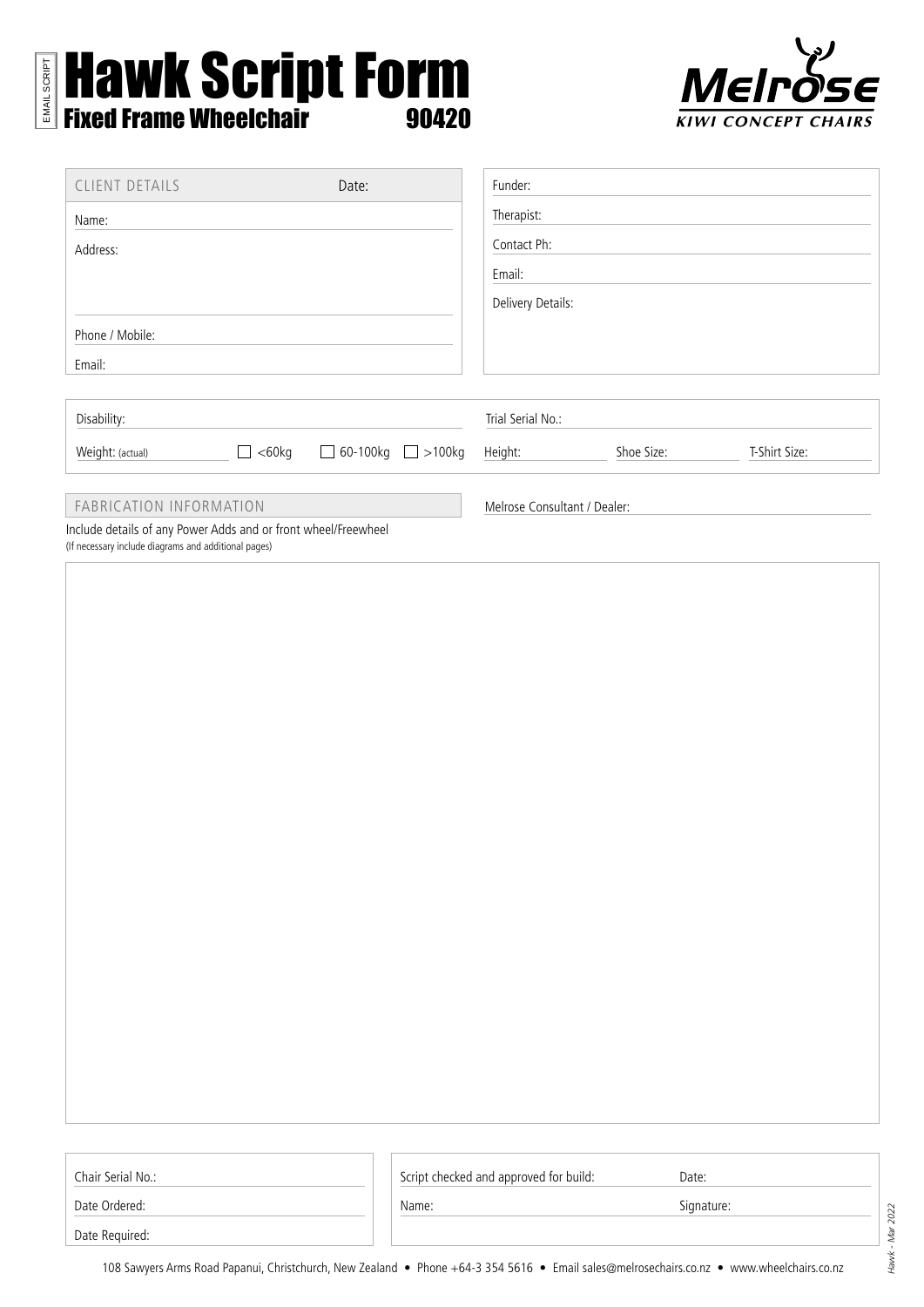# PAGE 2 OF 6 Hawk Script Form Fixed Frame Wheelchair 90420



| MEASUREMENTS (Refer to diagrams) |  |
|----------------------------------|--|
|                                  |  |

Frame: Titanium 90420 Aluminium 90420A

| А              | Seat Width                                                   |  |  |  |  |
|----------------|--------------------------------------------------------------|--|--|--|--|
| B              | Seat Length                                                  |  |  |  |  |
|                | Growth in Seat Length AD10700 (extends at rear)              |  |  |  |  |
|                | 3/4<br>$1 - 1/2$<br>$12 - 1/4$<br>٦3                         |  |  |  |  |
| C <sub>1</sub> | <b>Back Height</b>                                           |  |  |  |  |
|                | $\sqsupset$ Fixed<br>Adjustable - Height                     |  |  |  |  |
|                | Back Rest Style                                              |  |  |  |  |
| D              | $\top$ Fixed<br>Folding<br>Folding/Locking AD11250           |  |  |  |  |
| Е              | Back Angle°<br>Seat to Footplate                             |  |  |  |  |
|                | $\Box$ Fixed<br>Adjustable - Position                        |  |  |  |  |
| G              | Frame Length                                                 |  |  |  |  |
| G1             | Balance Point (COG)                                          |  |  |  |  |
| Н              | Seat to Floor - Front                                        |  |  |  |  |
| H1             | Seat to Floor - Rear                                         |  |  |  |  |
| L              | <b>Castor Pivot Centres</b>                                  |  |  |  |  |
| 1              | <b>Castor Pivot Position</b>                                 |  |  |  |  |
| J1             | Footplate Width                                              |  |  |  |  |
| K              | <b>Between Wheels</b>                                        |  |  |  |  |
| L              | Camber                                                       |  |  |  |  |
|                | $\Box$ 2° $\Box$ 3° $\Box$ 4°<br>1 0°<br>$1^{\circ}$<br>1 5° |  |  |  |  |
|                | Front Hanger Style                                           |  |  |  |  |
|                | V Front<br>Pro T Front                                       |  |  |  |  |
|                | Ergo Back Option AD10220                                     |  |  |  |  |
| M1             | Ergo Back Height                                             |  |  |  |  |
| M <sub>2</sub> | Ergo Back Angle°                                             |  |  |  |  |
|                |                                                              |  |  |  |  |
|                |                                                              |  |  |  |  |
|                |                                                              |  |  |  |  |
|                |                                                              |  |  |  |  |
|                |                                                              |  |  |  |  |
|                |                                                              |  |  |  |  |
|                |                                                              |  |  |  |  |
|                |                                                              |  |  |  |  |

Client Name:

Chair Serial No.:



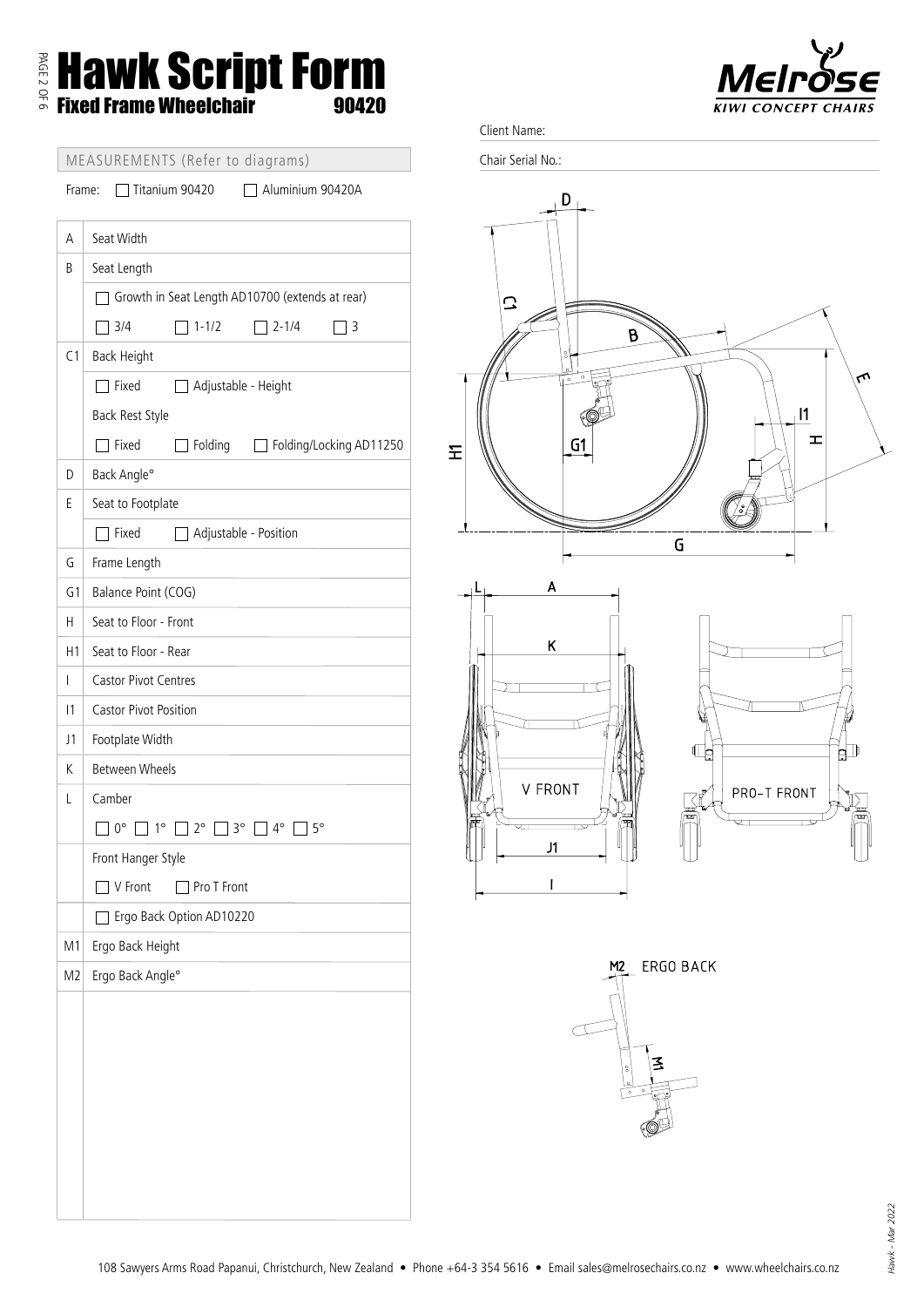

### Client Name:

#### Chair Serial No.:

#### PUSH HANDLES

| Nil                               |         |
|-----------------------------------|---------|
| Height adj dual clamp             | AD14120 |
| Foldable composite                | AD14160 |
| Fold down alloy, with rubber grip | AD14161 |
| Fold down alloy, snaplock         | AD14162 |
| In back canes                     | AD14140 |
| Removable on grab bar             | AD14100 |
| Ratchet Stroller                  | AD14300 |
|                                   |         |
| PUSH HANDLE(S) SET AT HEIGHT:     |         |
| Custom:                           |         |
|                                   |         |

| <b>ANTI TIPS</b> |                                                         |         |  |
|------------------|---------------------------------------------------------|---------|--|
|                  | Nil                                                     |         |  |
|                  | Plastic wheels                                          | AD15000 |  |
|                  | Stainless steel with plastic wheels                     | AD15025 |  |
|                  | Rollerblades                                            | AD15030 |  |
|                  | Stainless steel with rollerblades                       | AD15026 |  |
|                  | Latch flip up                                           | AD15022 |  |
|                  | Single centre mount with plastic wheel                  | AD15070 |  |
|                  | Single centre mount with roller blade                   | AD15080 |  |
|                  | Double mount one piece swivel anti tip with rollerblade | AD15150 |  |
|                  | Custom:                                                 |         |  |

# ARMRESTS

| Nil                                                       |         |
|-----------------------------------------------------------|---------|
| T height adjustable desk pad armrest                      | AD15260 |
| T height adjustable full length pad armrest               | AD15261 |
| T height adjustable desk pad armrest with ABS skirt guard | AD15280 |
| T height adjustable full length pad armrest with ABS      | AD15281 |
| skirt guard                                               |         |
| Flip back, foam tube on back cane                         | AD15225 |
|                                                           |         |
| ARMRESTS SET AT HEIGHT:                                   |         |
| Custom:                                                   |         |

## FOOTPLATE Standard Std Angle adjustable AD11520 ABS on footplate AD11500 Fabric padded cover AD11510 Carbon Fibre cover AD11506 AD11505 Flip back AD11452  $\Box$  Custom:

| CASTORS |                                 |         |  |
|---------|---------------------------------|---------|--|
|         | 4" x 1.25" wide solid composite | Std     |  |
|         | 5" x 1" solid composite         | Std     |  |
|         | 6" x 1" solid composite         | Std     |  |
|         | $4'' \times 1.25''$ wide alloy  | AD11710 |  |
|         | 4" x 1.5" alloy soft roll       | AD11806 |  |
|         | $5'' \times 1''$ alloy          | AD11740 |  |
|         | 5" x 1.5" wide solid composite  | AD11720 |  |
|         | 5" x 1.5" wide alloy            | AD11721 |  |
|         | 5" x 1.5" alloy soft roll       | AD11810 |  |
|         | $6''$ x 1" alloy                | AD11741 |  |
|         | 6" x 1.5" wide solid composite  | AD11730 |  |
|         | $6''$ x 1.5" wide alloy         | AD11742 |  |
|         | $6''$ x 1.5" alloy soft roll    | AD11820 |  |
|         | 6" pneumatic                    | AD11750 |  |
|         | Custom:                         |         |  |

| FORKS |                                                   |         |  |  |
|-------|---------------------------------------------------|---------|--|--|
|       |                                                   |         |  |  |
|       | Standard forks - black (for std pivots only)      | Std     |  |  |
|       | Ultralight bearing forks (for bullet pivots only) | AD11910 |  |  |
|       | Frog Legs suspension                              | AD11950 |  |  |
|       | Frog Legs Unitine                                 | AD11920 |  |  |
|       | Custom:                                           |         |  |  |

| <b>BRAKES</b> |                                              |         |
|---------------|----------------------------------------------|---------|
|               | Nil                                          |         |
|               | Push to lock<br>Reverse handles              | Std     |
|               | Scissor                                      | Std     |
|               | Melrose L scissor                            | AD14522 |
|               | Melrose L scissor w/spring                   | AD14524 |
|               | Pull to lock                                 | AD14510 |
|               | Hill climbers                                | AD14530 |
|               | Push to lock composite                       | AD14571 |
|               | Scissor lock composite                       | AD14570 |
|               | Eagle scissor<br>Red<br>Blue<br>Black        | AD14573 |
|               | Superlock push to lock with brake extensions | AD14560 |
|               | D's locks                                    | AD14600 |
|               | Brake extensions<br>Left only<br>Right only  | AD14550 |
|               | Custom:                                      |         |

*Hawk - Mar 2022*

Hawk - Mar 2022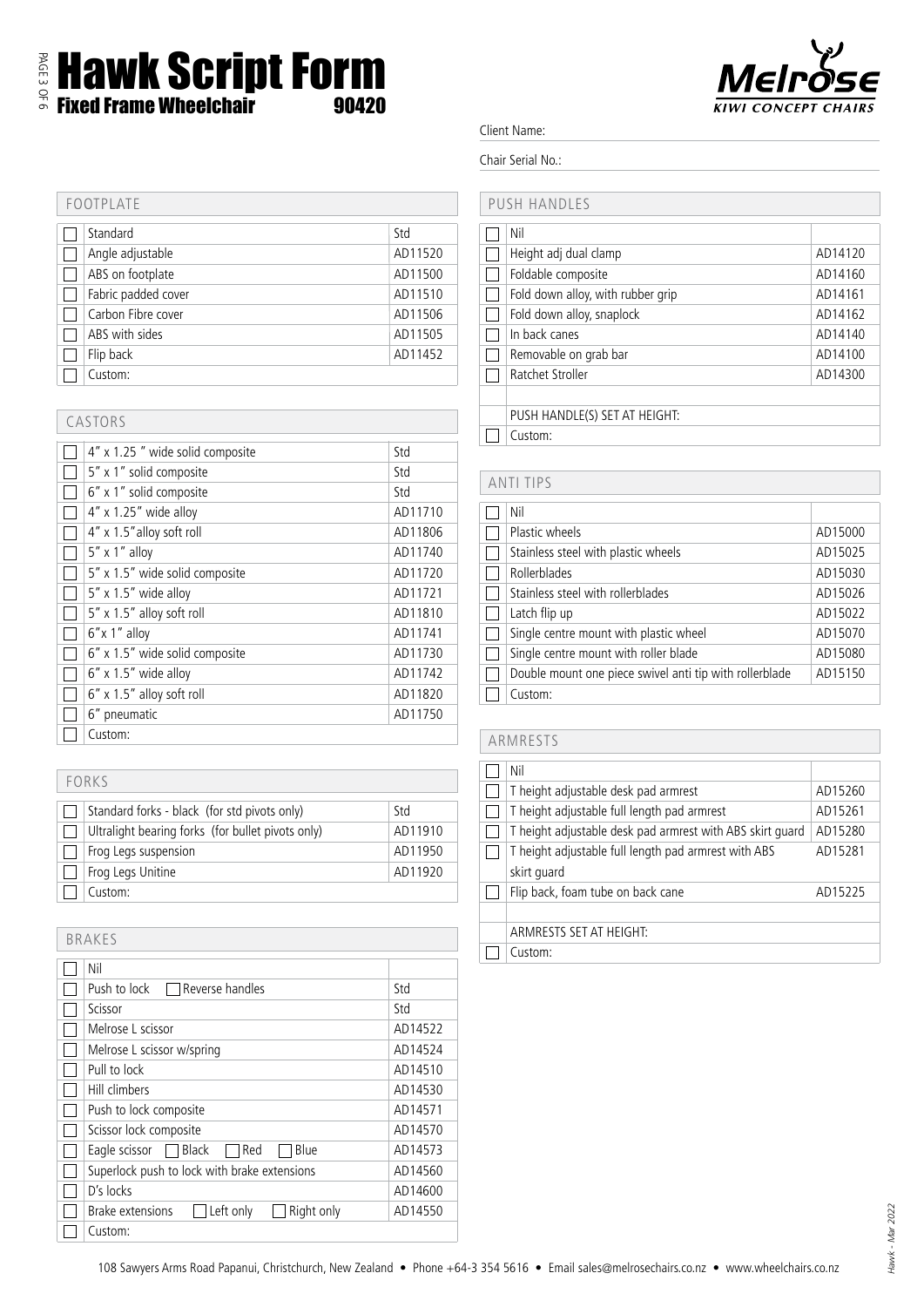Hawk Script Form Fixed Frame Wheelchair 90420



#### Client Name:

#### Chair Serial No.:

# UPHOLSTERY - Leg Supports

| Leg strap                     |         |
|-------------------------------|---------|
| $\Box$ Padded calf strap      | AD16320 |
| Body Point calf strap - Size: |         |

#### UPHOLSTERY - Impact Guards

(Impact guards made only if suitable after fitting anti tips, push handles etc.)

|              | Front hanger impact guards - Webbing Fabric | AD16400 |
|--------------|---------------------------------------------|---------|
|              | Front hanger impact guards - Neoprene       | AD16401 |
| $\mathbf{L}$ | Front hanger impact guards - Leather        | AD16402 |
|              | Grab bar impact quards                      | AD16420 |
|              | Bottom bar impact guards                    | AD16422 |

### SEAT BELT

| Car buckle               | AD16522 |
|--------------------------|---------|
| Plastic buckle           | AD16500 |
| Body Point - Size/Style: |         |

| ACCESSORIES                 |         |  |  |  |
|-----------------------------|---------|--|--|--|
| Tray - pronged              | AD17010 |  |  |  |
| Tray - slides over armrests | AD17000 |  |  |  |
| Tie down mounts             | AD10320 |  |  |  |

# FRAME COLOURS - For Titanium frames



(Powder coat colours are not recommended on Titanium frames look at the Colour Chart on page 6 for Aluminium frame colours)

# SKIRTGUARDS

PAGE 4 OF 6

NOTE: Folding Skirt Guards Limit Brake Options \*

| Nil                                    |         |
|----------------------------------------|---------|
| Fabric skirt quards                    | AD16100 |
| ABS fabric covered                     | AD16120 |
| ABS drop in                            | AD16110 |
| Carbon fibre drop in                   | AD16162 |
| Alloy fixed                            | AD16130 |
| Alloy folding                          | AD16140 |
| Carbon fibre fixed                     | AD16161 |
| Carbon fibre folding with back *       | AD16160 |
| Carbon fibre slotted folding (through) | AD16158 |
| Carbon fibre fold in (on to sling)     | AD16172 |
| Carbon fibre flip back                 | AD16174 |
| Alloy flip back                        | AD16141 |
| Carbon fibre drop in fenders           | AD16163 |
| Alloy drop in mud quard                | AD16164 |
|                                        |         |
| SKIRT GUARDS SET AT HEIGHT:            |         |
| Custom:                                |         |

| <b>UPHOLSTERY - Seating</b> |                              |         |  |  |
|-----------------------------|------------------------------|---------|--|--|
|                             | Sling - Hybrid               | Std     |  |  |
|                             | Sling - screwed down         | Std     |  |  |
|                             | Sling Velcro: Hook<br>  Loop |         |  |  |
|                             | Solid alloy base             | AD18030 |  |  |
|                             | Solid carbon base            | AD18031 |  |  |
|                             | Tension adjustable back      | AD16010 |  |  |
|                             | Standard back                | Std     |  |  |
|                             | No back upholstery           |         |  |  |
|                             | To fit solid back:           |         |  |  |
|                             | Cushion 1"                   | AD16201 |  |  |
|                             | Cushion 2"                   | AD16202 |  |  |
|                             | Cushion 3"                   | AD16203 |  |  |
|                             | Custom:                      |         |  |  |

| UPHOLSTERY - Bags                      |         |
|----------------------------------------|---------|
| Bag on front hanger - left             | AD16620 |
| Bag on front hanger - right            | AD16620 |
| Bag on back of chair                   | AD16680 |
| Bag under chair                        | AD16600 |
| Bag under chair - Net                  | AD16650 |
| Bag under chair - quick release, small | AD16601 |
| Wallet / phone holder                  | AD16622 |
| Drink bottle holder                    | AD16624 |
| Custom:                                |         |

Hawk - Mar 2022 *Hawk - Mar 2022*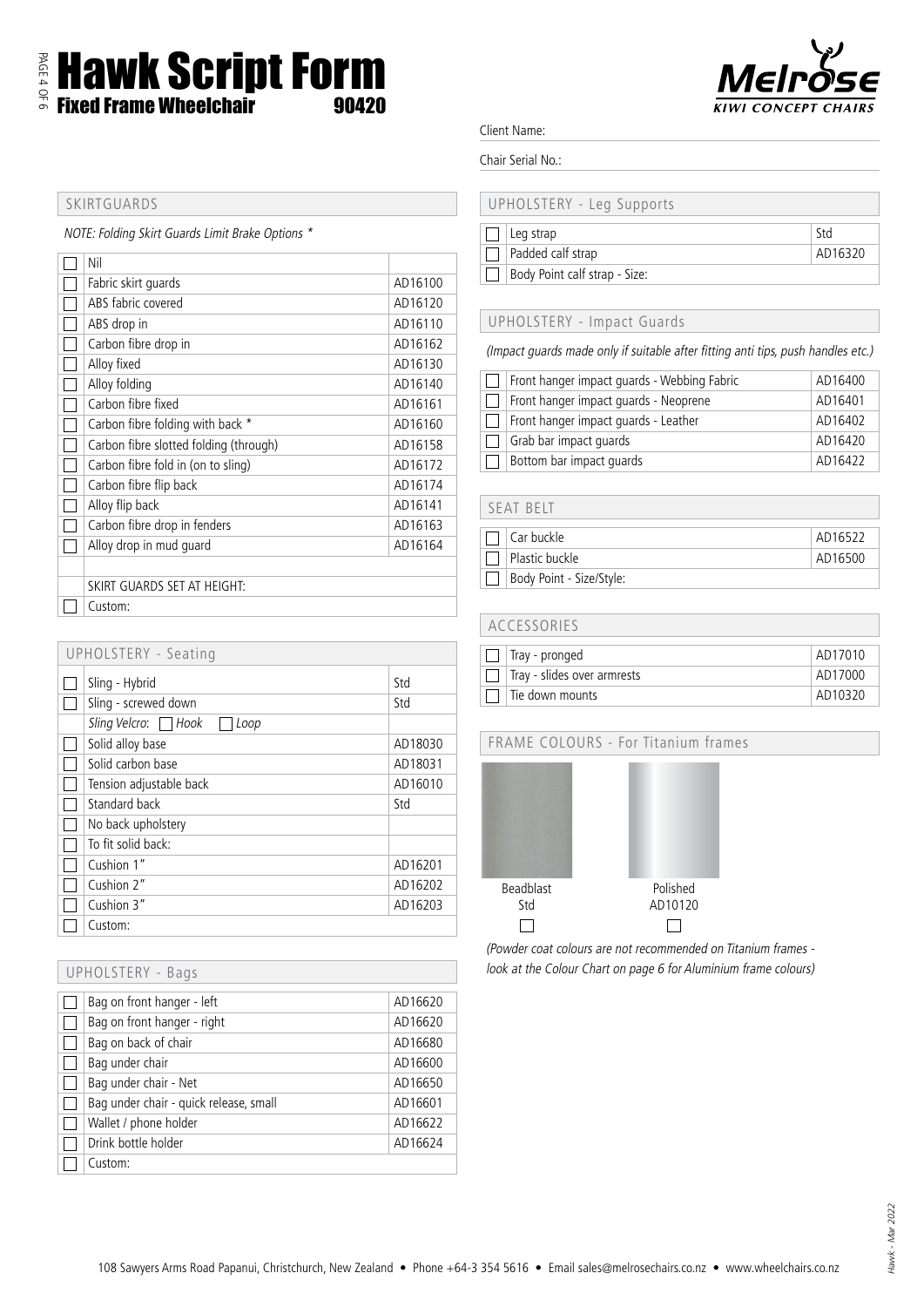# PAGE 5 OF 6 Hawk Script Form Fixed Frame Wheelchair 90420



Client Name:

Chair Serial No.:

| STANDARD REAR WHEELS (for BMX - see Spare Wheels) |     |  |             |  |
|---------------------------------------------------|-----|--|-------------|--|
|                                                   |     |  | 22 24 25 26 |  |
| Spoked                                            | Std |  |             |  |
|                                                   |     |  |             |  |

### PERFORMANCE REAR WHEELS

|                                                                    |         | 22 | 24 | 25 | 26 |
|--------------------------------------------------------------------|---------|----|----|----|----|
| Spinergy L Spox (18 spoke)                                         | AD13300 |    |    |    |    |
| Spinergy LX Lite (12 spoke)                                        | AD13310 |    |    |    |    |
| Spinergy LX with FlexRim (black only)                              | AD13315 |    |    |    |    |
| Spinergy XLX (12 spoke cross laced)                                | AD13312 |    |    |    |    |
| Spinergy Blade (18 spoke)                                          | AD13313 |    |    |    |    |
| Spinergy Carbon CLX (18 spoke)                                     | AD13318 |    |    |    |    |
| Spinergy Sport SLX (24 spoke large<br>hub heavy duty - black only) | AD13420 |    |    |    |    |
| Spinergy Sport XSLX (24 spoke cross<br>laced - black only)         | AD13314 |    |    |    |    |
| Custom wheel (specify below)                                       |         |    |    |    |    |

### SPINERGY SPOKE COLOUR (Optional)

(Colour spokes not available on Carbon, Sports and FlexRim wheels)

| Spinergy L Spox                                      |  |  |
|------------------------------------------------------|--|--|
| □ Black □ Red □ Blue □ White □ Yellow                |  |  |
| Spinergy LX, Spinergy Blade                          |  |  |
| Black Red Blue White PYellow                         |  |  |
| $\Box$ Green $\Box$ Purple $\Box$ Pink $\Box$ Orange |  |  |
| Custom -                                             |  |  |
|                                                      |  |  |

| <b>AXIFS</b>    |         |  |
|-----------------|---------|--|
| 7 Quick Release | Std     |  |
| Quad Release    | AD12500 |  |

| <b>TYRES</b>                      |         |    |    |    |    |
|-----------------------------------|---------|----|----|----|----|
|                                   |         | 22 | 24 | 25 | 26 |
| 1" HP Smooth                      | Std     |    |    |    |    |
| 1" HP Tread                       | Std     |    |    |    |    |
| 1" Solid                          | Std     |    |    |    |    |
| 1-3/8" Tread                      | Std     |    |    |    |    |
| $1-3/8"$ Solid                    | Std     |    |    |    |    |
| 1-3/8" Kenda HP Tread             | AD13710 |    |    |    |    |
| 1-3/8" Knobbly V-Trak             | AD13715 |    |    |    |    |
| 1" Kenda Ironcap Blue             | AD13700 |    |    |    |    |
| 1" Kenda Konstrictor              | AD13720 |    |    |    |    |
| 1" Schwalbe Right Run             | AD13740 |    |    |    |    |
| 1" Schwalbe Marathon Plus Evo     | AD13750 |    |    |    |    |
| 1-3/8" Schwalbe Marathon Plus Evo | AD13751 |    |    |    |    |
| Custom -                          |         |    |    |    |    |

| PUSHRIMS                               |         |    |    |    |    |
|----------------------------------------|---------|----|----|----|----|
|                                        |         | 22 | 24 | 25 | 26 |
| Nil                                    |         |    |    |    |    |
| Hard Anodised                          | Std     |    |    |    |    |
| Hard Anodised 1"                       | AD13855 |    |    |    |    |
| Vinyl                                  | AD13830 |    |    |    |    |
| Vinyl 1"                               | AD13859 |    |    |    |    |
| Foam                                   | AD13840 |    |    |    |    |
| Foam 1"                                | AD13841 |    |    |    |    |
| Rubber coated (black)                  | AD13850 |    |    |    |    |
| Rubber coated 1"                       | AD13857 |    |    |    |    |
| Surge Lite                             | AD13864 |    |    |    |    |
| Natural Fit Lite                       | AD13860 |    |    |    |    |
| Without thumb grip<br>With thumb grip  |         |    |    |    |    |
| Max Greppe                             | AD13870 |    |    |    |    |
| <b>Stainless Steel</b>                 | AD13810 |    |    |    |    |
| Spinergy Stainless Textured            | AD13811 |    |    |    |    |
| Spinergy Max Stainless Textured (Ergo) | AD13812 |    |    |    |    |
| Q Grips                                | AD13865 |    |    |    |    |
| Titanium                               | AD13820 |    |    |    |    |
| Carbolife                              | AD13868 |    |    |    |    |
| Curve<br>Curve Large                   |         |    |    |    |    |
| Curve Tetra Large<br>Curve Tetra       |         |    |    |    |    |

## PUSHRIMS - Position

 $\overline{\Box}$  Gekko  $\overline{\Box}$  Gekko S

Quadro

□ Std In Close On to rim

#### SPOKEGUARDS

| $\vert \vert$ Clear polycarb         | AD13900 |
|--------------------------------------|---------|
| $\Box$ Black ABS                     | AD13901 |
| $\Box$ Custom design (specify below) | AD13910 |
| Design name -                        |         |

### SPARE REAR WHEELS

| <b>BMX Wheels</b>    | <b>Extra Wheels</b> |
|----------------------|---------------------|
| Description:         |                     |
| Size:                |                     |
| Tyre:                |                     |
| Pushrim:             |                     |
| Setting:             |                     |
| To interchange with: |                     |